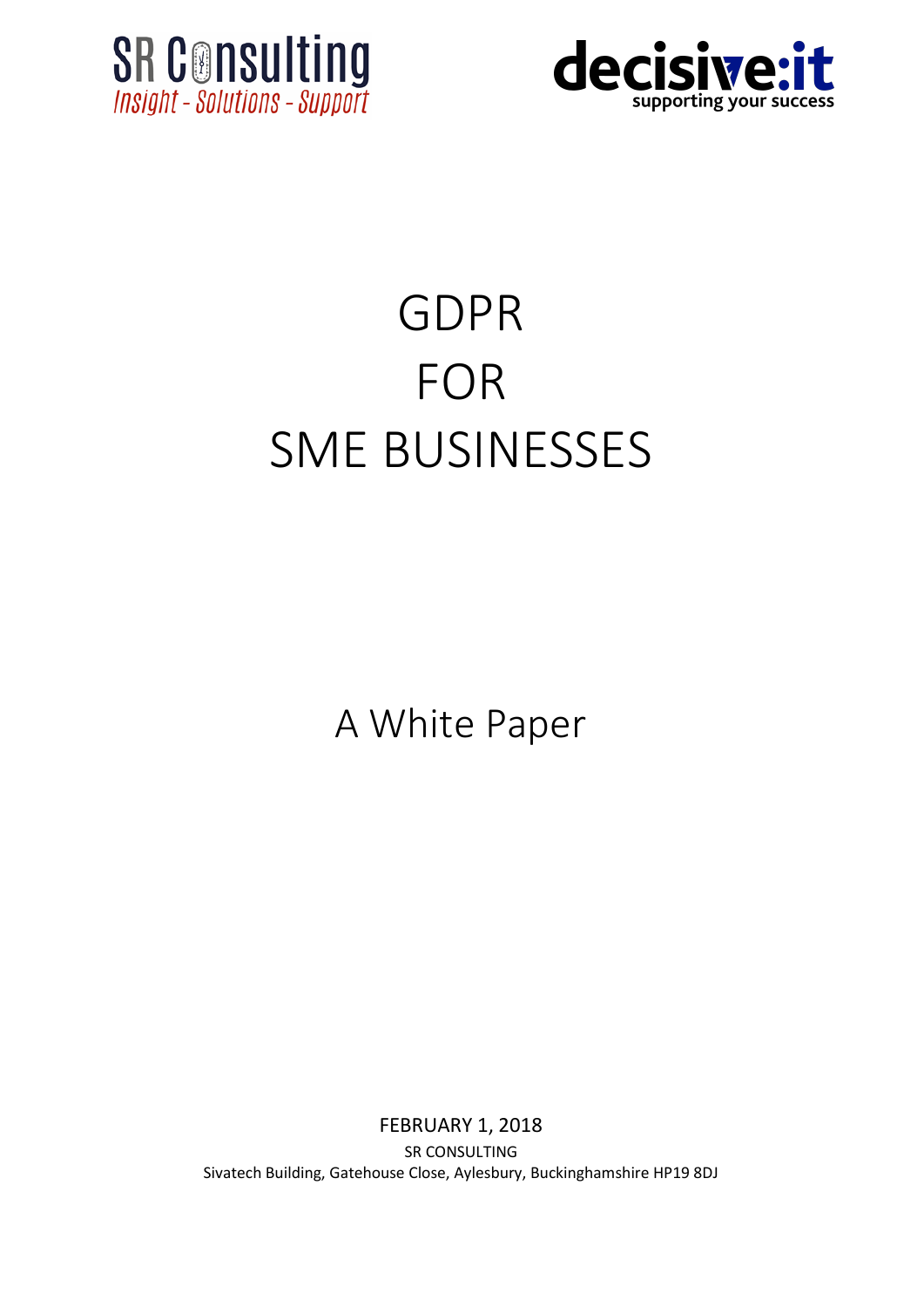

## **1.0 Introduction**

- based IT systems etc., and puts the rights of data subjects that's you and me as individuals  $p_{\text{age}}|1$ 1.1 On 25<sup>th</sup> May this year the new General Data Protection Regulation (GDPR) will come into force. GDPR will affect businesses and organisations across the country. It will update the 1998 Data Protection Act, which was developed before the advent of social media, algorithms, cloud at the very heart of the Regulation.
	-
- 1.2 The purpose of this paper is to set out the key features of GDPR so that you can start (or continue) thinking about how to implement the GDPR requirements in the context of your business. Every business and organisation are different not least in how they rely on data processing to be successful and how their existing policies and procedures are meeting the refreshed requirements. There is no one size fits all or downloadable formulaic answer to GDPR. All businesses and organisations will need their own tailored approach.
- 1.3 My name is Jonathan Lane and I am a Director with SR Consulting, a business that specialises in helping SMEs and similar sized organisations come up with solutions to meet operational and strategic issues they face. GDPR is one such issue. Our clients have asked us to help them become GDPR compliant on time. We have been working on such projects for the last two years. There is within the business a wealth of experience in successfully running organisations that processed significant amounts of sensitive personal data on a routine and regular basis.

## **2.0 GDPR and your business**

- 2.1 Our supervisory organisation the Information Commissioner's Office (ICO) has the unenviable task of providing guidance on the application of GDPR to all the businesses and organisations it affects. While the vast majority of its guidance is helpful it does suffer from a lack of precision not least because it must be equally applicable to multinationals and micro-businesses at the same time.
- 2.2 The ICO guidance must, therefore, be applied by you in the context of your business or organisation. But how can you do that in an effective way? Well we think that there is a simple starting point that involves the following three "P's":
	- 2.2.1 The **Six Principles**, which underpin GDPR. They are set out in Article 5(1) of the Regulation, and they are summarised as follows.:
		- a) Lawfulness, fairness and transparency;
		- b) Purpose limitation;
		- c) Data minimisation;
		- d) Accuracy;
		- e) Storage minimisation; and
		- f) Integrity and confidentiality.

Any policies and procedures that you develop for your business in response to GDPR will need to be mappable on to these six Principles and all will need to be covered in some suitable way. But in doing so:

*Solutions You Believe In*

**Correspondence Address** Sivatech Building, Gatehouse Close, Aylesbury, Buckinghamshire HP 19 8DJ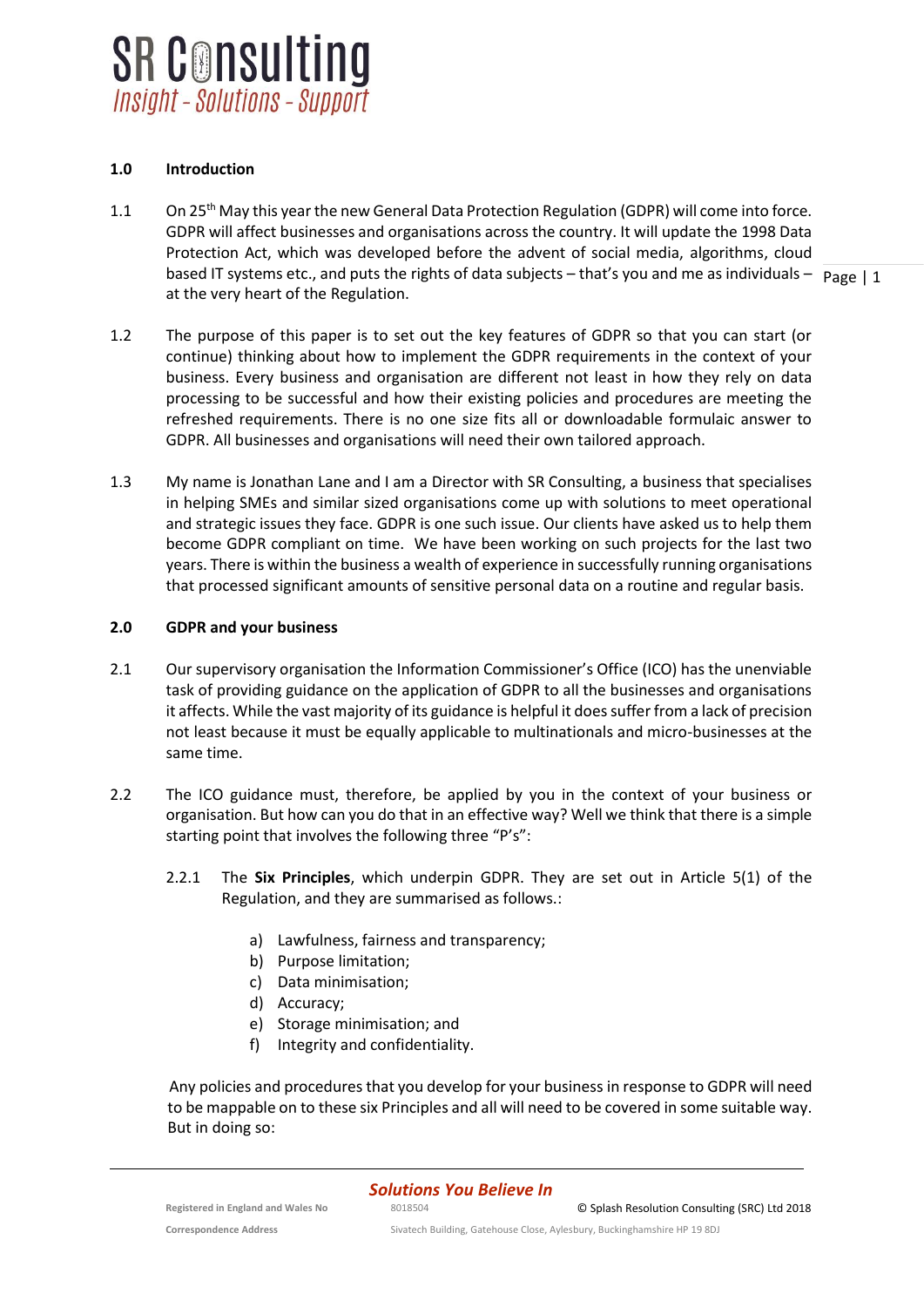

- 2.2.2 You will want to recognise the scale and extent of the risks that your business faces so your response will need to be **Proportionate**. GDPR compliance, in our view, does not mean the introduction of a myriad of policies and procedures but rather a suitable and measured approach; and
- 2.2.3 You will need to do this in a way that is appropriate to the way your business or Page | 2 organisation is run, that is in a **Pragmatic** manner.
- 2.3 Article 5(2) requires you to be able to demonstrate compliance by your business with all six Principles, so 2.2.1 is a useful starting point in checking your response to GDPR.
- 2.4 Principle (a) above requires you to undertake the processing of personal data only when you have a lawful reason to do so, and these are set out in Article 6. In summary, they are:
	- 2.4.1 Consent by the data subject;
	- 2.4.2 Necessary for the development or delivery of a contract with the data subject;
	- 2.4.3 Necessary for compliance by your business or organisation with a legal obligation;
	- 2.4.4 Necessary to protect the vital interests of the data subject;
	- 2.4.5 Necessary for a task carried out in the public interest; and
	- 2.4.6 Necessary for the legitimate interests of the business unless that interest is overridden by any risks facing the data subject especially is that data subject is a child.

What is important to appreciate here is that the legal basis under which your business processes personal data can vary throughout the time it holds that data; for example, you might start processing using consent, but you might retain personal data in the longer term, possibly in a reduced form, if you need to comply with a legal obligation.

- 2.5 GDPR also identifies several categories of personal data that require particular attention: these include Article 8 regarding the provision of on line services to children; Article 9, which defines a number of special categories of personal data, such as racial and ethnic origin, political opinion, for example; and Article 10, which looks at issues around criminal convictions and offences. If your business regularly processes personal data of this nature then you will need to pay especial attention to this aspect of complying with GDPR.
- 2.6 Right at the start of this paper (section 1.1) the emphasis of GDPR on the rights of data subjects was highlighted. After May 2018 data subjects will be entitled to the following rights:
	- 2.6.1 A right of access to the personal data your business may hold on them (Article 15);
	- 2.6.2 A right to the rectification of any inaccurate personal data held on them by your business (Article 16);
	- 2.6.3 A right to be forgotten by the erasure of any personal data that your business may hold on them, subject to some caveats (Article 17);
	- 2.6.4 A right to have the processing of their personal data by your business restricted when certain conditions are satisfied (Article 18);
	- 2.6.5 A right to have the personal data held by your business transferred to another data controller – an example of this already in place is switching banks (Article 20); and

*Solutions You Believe In*

© Splash Resolution Consulting (SRC) Ltd 2018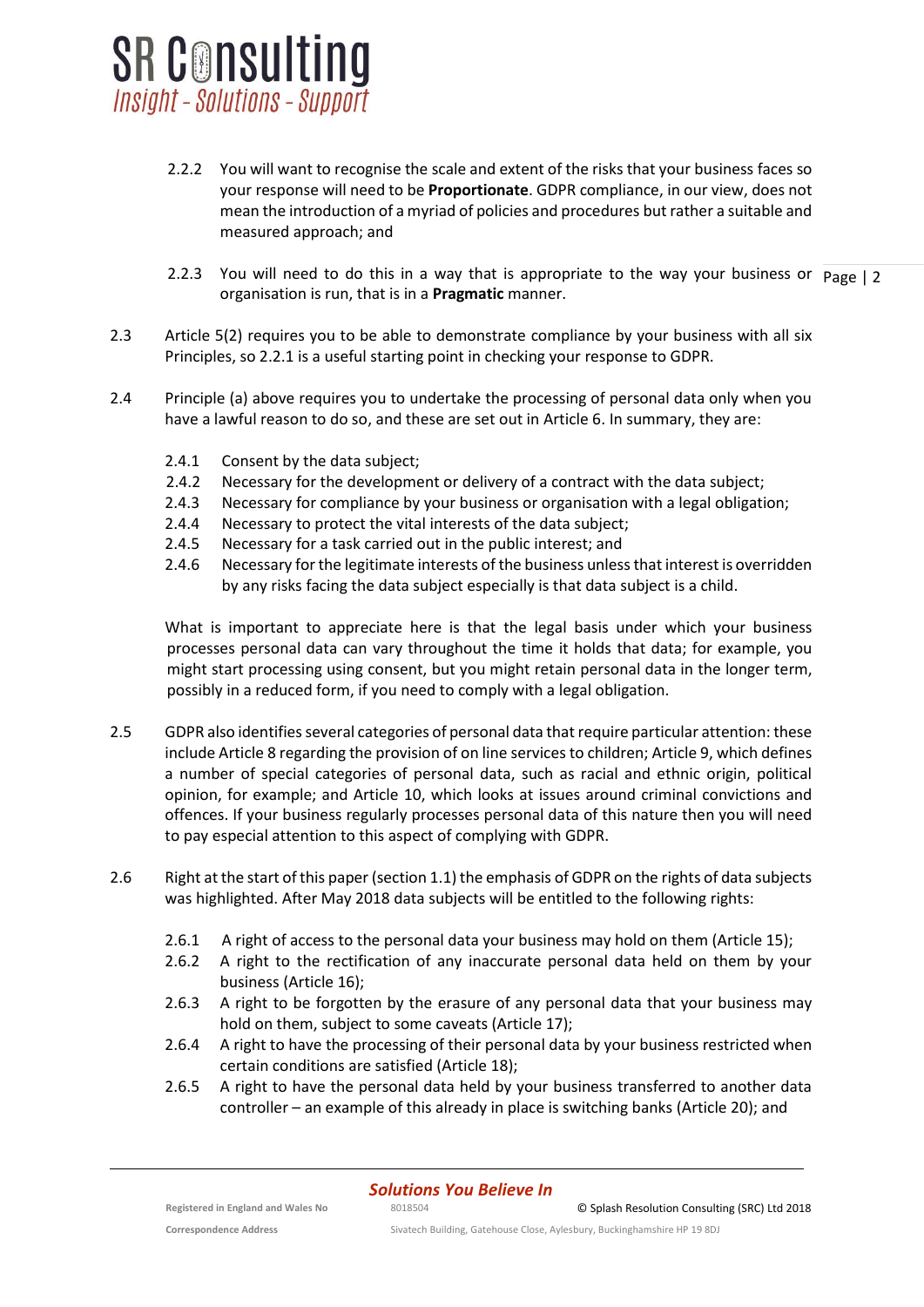

- 2.6.6 A right to object to the processing of their personal data (Article 21) and to be the subject of automated decision making processes (Article 22). Both are subject to a number of conditions.
- Controller: if your business processes personal data on behalf of another business for p<sub>age</sub> | 3 2.7 If your business collects and processes personal data then under GDPR you are a Data example payroll – then you are a Data Processor: your business can have both roles. GDPR places a significant number of obligations on both entities; these obligations are set out throughout the Regulation, but some of the key ones are, for example:
	- 2.7.1 Providing the data subject with information about the personal data you are collecting about them (Article 13);
	- 2.7.2 Ensuring that your business can respond effectively should a data subject wish to exercise on of their rights as set out above;
	- 2.7.3 Meeting your overarching obligation to be able to demonstrate that your business's processing of personal data are being carried out in accordance with the Regulation (Articles 24 and 28); and
	- 2.7.4 Keeping a record of the processing activities carried out by your business subject to the caveated exemption for SMEs (Article 30).
- 2.8 It is not surprising that the security of personal data features large within the Regulation. The opening section of Article 32(1) states, for example:

"*Taking into account the state of the art, the costs of implementation and the nature, scope, context and purposes of processing as well as the risk of varying likelihood and severity for the rights and freedoms of natural persons, the controller and the processor shall implement appropriate technical and organisational measures to ensure a level of security appropriate to the risk, including inter alia as appropriate*: ….."

As a business you will need to assess how you stack up against this balanced requirement in both your IT, people and premises policies, and what changes if any you will need to make. As someone who has run an organisation that processed a significant amount of personal data my experience is that getting the people side right is critical, not least so they can work effectively within any IT and premise policies you might need to implement before May 2018.

2.9 Articles 33 and 34 of the Regulation explain the revised approach to reporting and handling a personal data breach. The new reporting requirement is 72 hours of having become aware of the breach. If your business already has a contingency plan in place then it would be sensible to think how you might include within that plan the new breach requirements.

## **3.0 What you might want to do next**

3.1 While remembering the three P's at section 2.2 above here are some steps that you might want to take when thinking about how your business might ready itself for GDPR compliance by May 2018: